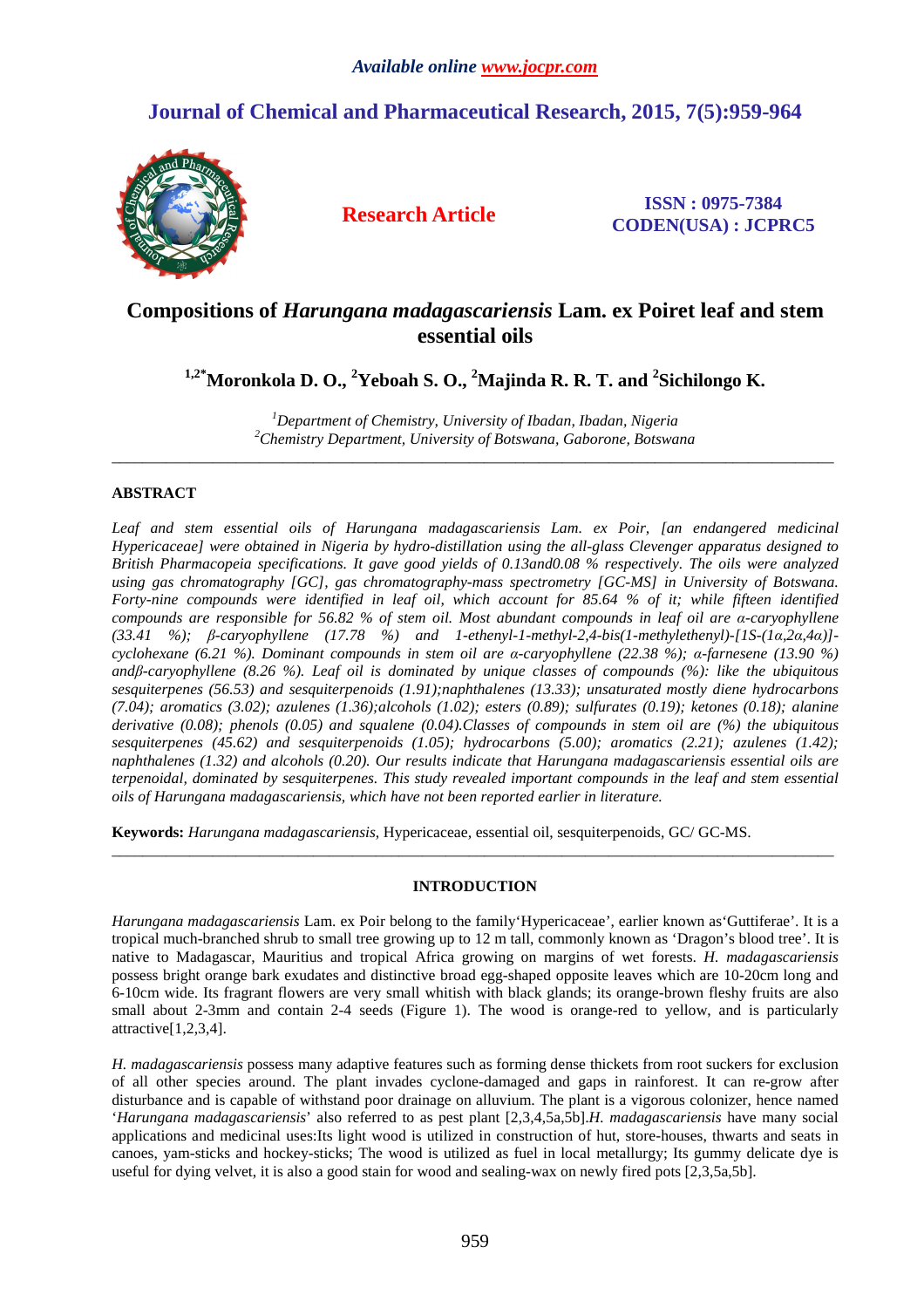*\_\_\_\_\_\_\_\_\_\_\_\_\_\_\_\_\_\_\_\_\_\_\_\_\_\_\_\_\_\_\_\_\_\_\_\_\_\_\_\_\_\_\_\_\_\_\_\_\_\_\_\_\_\_\_\_\_\_\_\_\_\_\_\_\_\_\_\_\_\_\_\_\_\_\_\_\_\_* **Figure 1:** *Harungana madagascariensis* **[Foliage, fruits and Leaves]** 



Ethno-medicinal applications include its utilization in the cure for leprosy, jaundice, ulcers, asthma, and prevention for poultry illnesses. Its gum is styptic and haemostatic, arresting flow of blood and is applied to cuts and to dress wounds. The bark and root decoctions are remedy for dysentery and piles, also acts as placental embolic and emmenagogue. It relief stomach-ache, painful menstruation and menstrual problems, dysmenorrheal, menstrual irregularity, miscarriage, sterility and haematuria [6,7,8,9,10]. It is a remedy for cough with bloody sputum and dysentery. It arrest hemorrhage, diarrhea, gonorrhea, sore-throat and fevers[6,7,8,9,10,11,12]. The leaf and roots of *H. madagascariensis*are considered febrifugal and anti-malarial [9,12,13,14]. Leaf-sap is prepared as a remedy for amenorrhea and heart-troubles, as laxative for stomachic and intestinal troubles [15,16]. Ointment made from *H.madagascariensis* fruit in animal fat is used on inflamed ganglia [15,16]. *H.madagascariensis* has been shown to have hypoglycemic effects, lowering blood glucose levels in diabetes mellitus, and others like anti-inflammation, antioxidant, antihepatotoxicity and antimicrobial activities [10,12,17,18,19,20].

Harunganin has been reported as an important constituent of *H.madagascariensis* with its thermal rearrangement and allylations of some of these compounds from it [21,22,23]. The anthranoidsharonginanthrone, harunganol B, kenganthranol A and 1,7-dihydroxyxanthone, with the *O*- and *C*-bisallylation products have also been isolated from it [21,22].

There are recent reports on screening phytochemicals in *Harungana madagascariensis*- methanol and aqueous ethanol stem bark extracts showed presence of phytochemicals like phenols, tannin, alkaloids, anthraquinone and saponin [24,25]; Methanol extract of seed have anthraquinones, flavonoids and aglycones, triterpenoids and terpenoids [25].

The phytochemicals were proposed as bioactive compounds with potential for exploitation in drug development [23,24]. Their isolations and characterizations still remain a challenge.

We report the leaf and stem essential oil compositions of *Harungana madagascanensis*, which is scarce in literature.

#### **EXPERIMENTAL SECTION**

#### **Plant material**

Fresh samples of leaves and stem of *Harungana madagascariensis* were collected from forest reserved area, Ibadan, Nigeria for extraction of their volatile oils on 24/02/2015. Plant was authenticated at the Herbarium, Department of Botany, University of Ibadan, where voucher samples have been deposited, with voucher number UIH – 22455.

#### **Isolation of essential oils**

Sample of *Harungana madagascariensis* was collected in large quantities, which was separated into leaf and stem parts giving 1.5 Kg of leaf and 500 g of stem. They were crushed separately and hydro distilled for 2.5 to 3 hours in an all glass Clevenger-type apparatus designed to British Pharmacoepia specifications. Oils were collected under iced condition with very small quantity of distilled n-hexane, which the analyzing GC corrected for by accounting for [RT 5.00 to 15.00 mins]. Leaf and stem essential oils were procured in 0.13 % and 0.08 % yields respectively (Table 1), each with distinctive characteristics. Leaf gave cream to white oil with leafy choking but pleasant odour, while stem gave light yellow oil with herbal peppery choking but acceptable odour.

#### **Gas Chromatography**

Leaf and stem essential oils were analyzed using an Agilent 5975C series Gas Chromatograph - Mass Spectrometer (GC-MS) system. Data analysis was done using Productivity Chemstation Version E.02.01.1177 in conjunction with the Automated Mass Spectral Deconvolution and Identification System (AMDIS). The oven program for the column was as follows: The equilibration time was set at 0.25 min, the initial temperature was set at 70 °C, held there for 4 minutes, and then ramped at 6 °C/min to 140 °C for 6 min. It was further ramped at 15 °C/min to 300 °C for 4 minutes. The total run time was 36.333 minutes. 1 µL of sample extract was injected in the splitless mode. The injector temperature was set at 280 °C and the column head pressure was 56.756 kPa yielding a total flow of 64 mL/min. The transfer line temperature was 280 °C. A HP-5MS 5% Phenyl Methyl Silox column with dimensions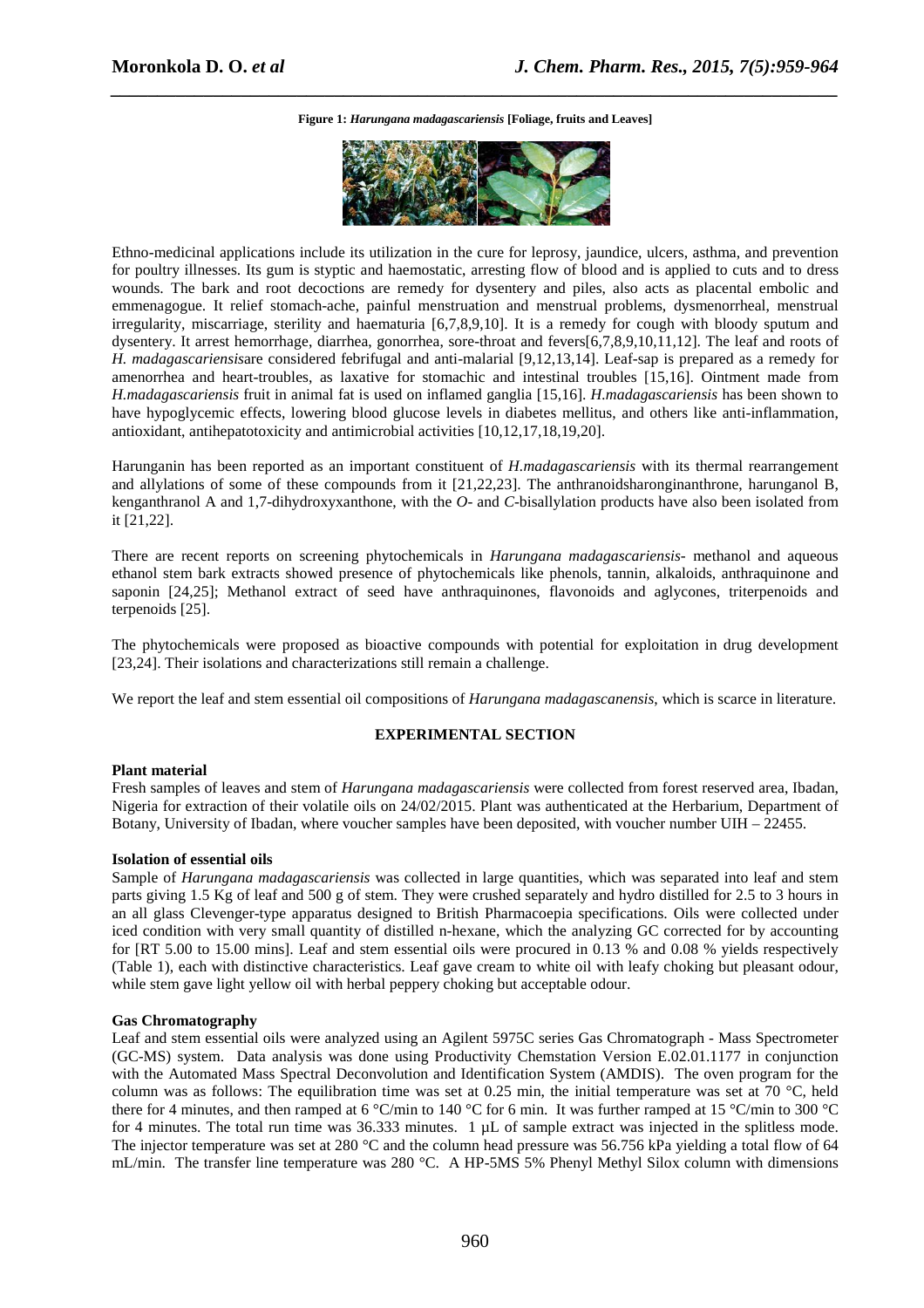of 30 m x 250 µm x 0.25 µm and maximum recommended temperature (MRT) of 325 °C was used throughout. Helium was used as a carrier gas at a flow rate of 1 mL/min.

*\_\_\_\_\_\_\_\_\_\_\_\_\_\_\_\_\_\_\_\_\_\_\_\_\_\_\_\_\_\_\_\_\_\_\_\_\_\_\_\_\_\_\_\_\_\_\_\_\_\_\_\_\_\_\_\_\_\_\_\_\_\_\_\_\_\_\_\_\_\_\_\_\_\_\_\_\_\_*

### **Mass Spectrometry**

The acquisition mode was full scan with a solvent delay of 4.00 minutes. Acquisition mass range was set at  $m/z$  50 – 600 and the electron multiplier detector voltage was auto set to 1082 V. The mass spectrometer source and quadrupole mass analyzer temperatures were set to 230  $^0$ C and 150  $^0$ C respectively. The filament emission current was auto set to 34.610 µA.

#### **Identification of components**

Identification of the essential oil components were based on their retention indices (determined with reference to a homologous series of n-alkanes), and by comparison of their mass spectral fragmentation patterns with the National Institute for Standards and Technology (NIST) library version 8.0. The AMDIS software version 2.71 build 134.27 was used for deconvolution i.e. to compare the NIST library spectra with component spectra. The minimum match factor was for deconvolution on AMDIS was set to 70 and all identified components had match factors between 70 and 100. Some mass spectral fragmentation patterns with characteristic retention were compared with standard inbuilt data of Adams (1995) [26].

### **RESULTS AND DISCUSSION**

Volatile oils from leaf and stem parts of *Harungana madagascariensis* Lam. ex Poir, an endangered medicinal Hypericaceae, were obtained in Nigeria by hydro-distillation using the all-glass Clevenger apparatus designed to British Pharmacopeia specifications and gave good yields of 0.13 and 0.08 % respectively. [Table 1]. The oils had characteristic distinctive features: Leaf gave cream to white oil with leafy choking but pleasant odour, while stem gave light yellow oil with herbal peppery choking but acceptable odour.

The oils were analyzed using gas chromatography [GC], gas chromatography-mass spectrometry [GC-MS] in University of Botswana. [Tables 2 and 3; Figures 2 and 3].

#### **Table 1: Yields of essential oils procured from leaf and stem parts of** *Harungana madagascariensis*

| Plant part | Weight of<br>sample $(g)$ | Weight of essential<br>oil procured (g) | % Yield of essential<br>oil procured | Physical examination                                              |
|------------|---------------------------|-----------------------------------------|--------------------------------------|-------------------------------------------------------------------|
| Leaf       | 1500                      | 1.9                                     | 0.13                                 | Cream to white oil with leafy choking but pleasant odour          |
| Stem       | 500                       | 0.4                                     | $_{0.08}$                            | Light yellow oil with herbal peppery choking but acceptable odour |

Forty-nine compounds were identified in leaf oil, which account for 85.64 % of it (Table 2 and Figure 2). Most abundant compounds in leaf oil are α-caryophyllene (33.41 %); β-caryophyllene (17.78 %) and 1-ethenyl-1-methyl-2,4-bis(1-methylethenyl)-[1S-(1 $\alpha$ ,2 $\alpha$ ,4 $\alpha$ )]-cyclohexane (6.21 %). Leaf oil is dominated by unique and interesting classes of compounds like the ubiquitous sesquiterpenes (56.53 %) and sesquiterpenoids (1.91 %); naphthalenes (13.33 %); unsaturated mostly diene hydrocarbons (7.04 %); aromatics (3.02 %); azulenes (1.36 %); alcohols (1.02 %); esters (0.89 %); sulfurates (0.19 %); ketones (0.18 %); alanine derivative (0.08 %); phenols (0.05 %) and squalene (0.04 %).

| <b>Retention</b><br>time<br>${\rm [mins]^a}$ | Compound <sup>b</sup>                                                                                                                                        | $\frac{0}{0}$<br><b>TIC<sup>c</sup></b> | <b>Retention</b><br><b>Index<sup>d</sup></b> |
|----------------------------------------------|--------------------------------------------------------------------------------------------------------------------------------------------------------------|-----------------------------------------|----------------------------------------------|
| 16.43                                        | $\beta$ -copaene                                                                                                                                             | 1.34                                    | 2220                                         |
| 16.94                                        | 1-ethenyl-1-methyl-2,4-bis(1-methylethenyl)-[1S- $(1\alpha, 2\alpha, 4\alpha)$ ]-cyclohexane                                                                 | 6.21                                    | 2279                                         |
| 17.14                                        | $1\alpha,2,3,4,4\alpha,5,6,7\beta$ -octahydro-1,1,4,7-tetramethyl-, $1\alpha R$ - $(1\alpha\alpha,4\alpha,4\alpha\alpha,7\beta\alpha)$ ]-1H-cyclopropazulene | 1.11                                    | 2304                                         |
| 17.87                                        | β-caryophyllene                                                                                                                                              | 17.78                                   | 2389                                         |
| 17.96                                        | 1-methyl-5-methylene-8-(1-methylethyl)-, [s-(E,E)]-1, 6-c clodecadiene                                                                                       | 0.27                                    | 2400                                         |
| 18.16                                        | (trans, trans)-farnesyl acetate                                                                                                                              | 1.60                                    | 2419                                         |
| 19.11                                        | $\alpha$ -caryophyllene                                                                                                                                      | 33.41                                   | 2545                                         |
| 19.15                                        | $1,2,3,5,6,7,8,8\alpha$ -octahydro-1,4-dimethyl-7-(1-methylethenyl)-, [1S-(1 $\alpha$ ,7 $\alpha$ ,8 $\alpha$ $\alpha$ )]-azulene                            | 0.25                                    | 2551                                         |
| 19.49                                        | 2-isopropenyl-4 $\alpha$ ,8-dimethyl-1,2,3,4,4 $\alpha$ ,5,6, -octahydronaphthalene                                                                          | 1.79                                    | 2593                                         |
| 19.58                                        | o-(4-butylbenzoyl)-o'-(2-methylbenzoyl)-1,2-benzenediol                                                                                                      | 0.97                                    | 2595                                         |
| 19.73                                        | 1-(1,5-dimethyl-4-hexe yl)-4-methyl-benzene                                                                                                                  | 0.7                                     | 2623                                         |
| 19.82                                        | Tridec-2-yn-1-yl,ethyl-terephthalate                                                                                                                         | < 0.02                                  | 2634                                         |
| 20.00                                        | Decahydro-4 $\alpha$ -methyl-1-methylene-7-(1-methylethenyl)- $\frac{1}{4}\alpha R$ - $\frac{4\alpha\alpha}{7\alpha,8\alpha\alpha}$ ]-naphthalene            | 4.20                                    | 2658                                         |
| 20.34                                        | $1,2,3,4,4\alpha,5,6,8\alpha$ -octahydro-4 $\alpha,8$ -dimethyl-2-(-methylethenyl)-,[2R- $(2\alpha,4\alpha\alpha,8\alpha\alpha)$ ]-naphthalene               | 5.10                                    | 2700                                         |
| 20.68                                        | $\alpha$ -farnesene                                                                                                                                          |                                         | 2743                                         |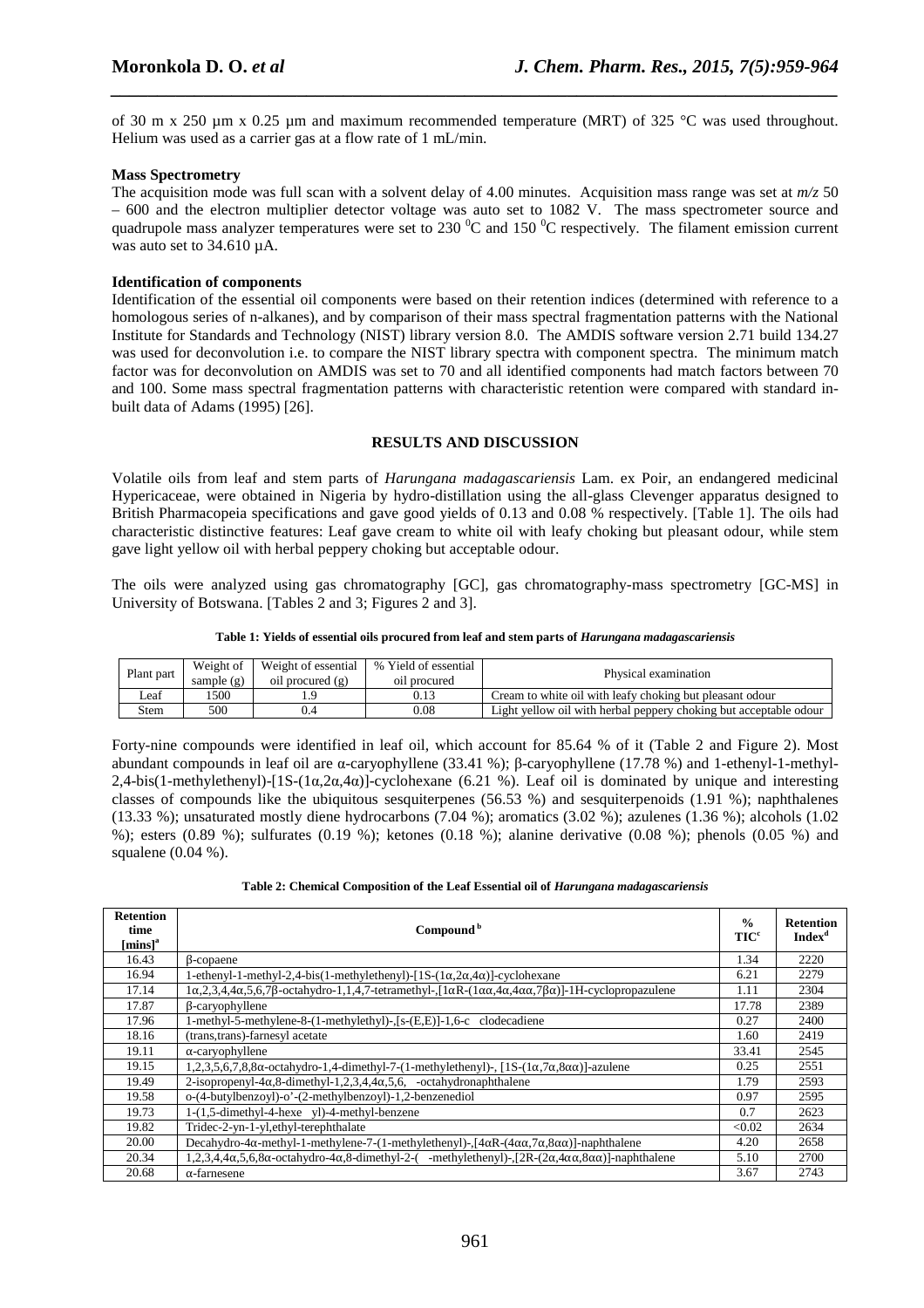| 20.83              | $2,4\alpha,5,6,7,8$ -hexahydro-3,5,5,9-tetramethyl-,(R)-1H-benzocycloheptene                                                                                            | 1.27 | 2762 |
|--------------------|-------------------------------------------------------------------------------------------------------------------------------------------------------------------------|------|------|
| 21.11              | $(-)$ - $\alpha$ -panasinsen                                                                                                                                            |      | 2797 |
| 21.32              | 1,2,3,5,6,8α-hexahydro-4,7-dimethyl-1-(1-methylethenyl)-,(1S-cis)-naphthalene                                                                                           |      | 2823 |
| 22.71              | 3,7,11-trimethyl-,[E]-1,6,10-dodecatrien-3-ol                                                                                                                           | 0.43 | 2999 |
| 22.91              | $(Z)$ -3-hexen-1-ol, benzoate                                                                                                                                           | 0.19 | 3023 |
| 23.11              | 3,6-dimethyl-1,5-heptadiene                                                                                                                                             | 0.10 | 3049 |
| 23.30              | Veridiflorol                                                                                                                                                            | 0.11 | 3073 |
| 23.59              | 1,3-bis(1-methylethenyl) 1,3-cyclopentadiene                                                                                                                            | 0.21 | 3110 |
| 23.89              | $1,5,5,8$ -tetramethyl-, $[1R-(1R*,3E,7E,11R*)]-12$ -oxabicyclo $[9.1.0]$ dodeca-3,7-diene                                                                              | 0.19 | 3147 |
| 23.96              | Ethyl tridec-2-ynyl-isophthalate                                                                                                                                        | 0.48 | 3156 |
| 24.33              | Hexyl, N-(4-butylbenzoate)-, alanine                                                                                                                                    |      | 3222 |
| 24.50              | $\tau$ -muurolol                                                                                                                                                        |      | 225  |
| 24.58              | 1,2,3,4,4 $\alpha$ ,7,8,8 $\alpha$ -octahydro-1,6-dimethyl-4-(1-methylethyl)-,[1S-(1 $\alpha$ ,4 $\alpha$ ,4 $\alpha$ , $\alpha$ ,8 $\alpha$ $\alpha$ )]-1-naphthalenol | 0.06 | 3234 |
| 23.98              | Decahydro-1,4 $\alpha$ -dimethyl-7-(1-methylethylidene)-, [1R-(1 $\alpha$ ,4 $\alpha\alpha$ ,8 $\alpha\alpha$ )]-1-naphthalenol                                         | 1.27 | 3258 |
| 25.05              | 4-(1-phenylethyl)-phenol                                                                                                                                                | .05  | 3293 |
| 25.19              | 1-methanol, $\alpha$ , 4-dimethyl- $\alpha$ -(4-methyl-3-pentenyl)-, [R- $(R^*, R^*)$ ]-3-cyclohexene                                                                   | 0.06 | 3311 |
| 25.33              | 4-octanone                                                                                                                                                              | 0.04 | 3329 |
| 26.23              | Benzvl benzoate                                                                                                                                                         | 0.02 | 3442 |
| 26.40              | 9,10-dihydro-, diethyl, anthracene-9,10-biimine-11,12-dicarboxylate                                                                                                     | 0.02 | 3463 |
| 26.56              | 2,2,5-trimethyl-3,4-hexanedione                                                                                                                                         | 0.04 | 3483 |
| 26.97              | 3,7,11,15-tetramethyl-2-hexadecen-1-ol                                                                                                                                  | 0.33 | 3536 |
| $\overline{27.03}$ | 6,10,14-trimethyl-2-pentadecanone                                                                                                                                       | 0.04 | 3543 |
| 27.29              | Cyclobutyl isobutyl phthalate                                                                                                                                           | 0.02 | 3575 |
| 27.56              | 9-hydroxy-2-nonanone                                                                                                                                                    | 0.03 | 3609 |
| 27.95              | Isophytol                                                                                                                                                               | 0.06 | 3659 |
| 29.07              | 2-ethylhexyl isohexylsulfurate                                                                                                                                          | 0.09 | 3800 |
| 29.20              | Phytol                                                                                                                                                                  | 0.20 | 3816 |
| 29.51              | Tributyl, 1-propene-1, 2, 3-tricarboxylate                                                                                                                              | 0.08 | 3856 |
| 30.15              | Butylcitrate                                                                                                                                                            | 0.03 | 3936 |
| 31.79              | Bis(2-pentyl)-phthalate                                                                                                                                                 | 0.05 | 4143 |
| 31.99              | 2-ethylhexyl hexyl sulfurate                                                                                                                                            | 0.05 | 4167 |
| 32.49              | 2,2,5-trimethylhexan-4-one                                                                                                                                              | 0.03 | 4231 |
| 33.26              | Squalene                                                                                                                                                                | 0.04 | 4327 |
| 33.60              | Butyldecylsulfurate                                                                                                                                                     | 0.05 | 4371 |
| 49                 |                                                                                                                                                                         |      |      |
| Identified         | 85.64 %                                                                                                                                                                 |      |      |
| compounds          |                                                                                                                                                                         |      |      |
| $(% )$ TIC         |                                                                                                                                                                         |      |      |

*\_\_\_\_\_\_\_\_\_\_\_\_\_\_\_\_\_\_\_\_\_\_\_\_\_\_\_\_\_\_\_\_\_\_\_\_\_\_\_\_\_\_\_\_\_\_\_\_\_\_\_\_\_\_\_\_\_\_\_\_\_\_\_\_\_\_\_\_\_\_\_\_\_\_\_\_\_\_*

Abundance



**Figure 2:Gas chromatogram of the leaf essential oil of** *Harunganamadagascanensis* **[see GC conditions under experimental procedures]**  Time-->

Fifteen identified compounds are responsible for 56.82 % of the stem oil (Table 3 and Figure 3). Dominant compounds in stem oil are α-caryophyllene (22.38 %); α-farnesene (13.90 %) and β-caryophyllene (8.26 %). Classes of compounds in stem oil are the ubiquitous sesquiterpenes  $(45.62 \%)$  and sesquiterpenoids  $(1.05 \%)$ ; hydrocarbons (5.00 %); aromatics (2.21 %); azulenes (1.42 %); naphthalenes (1.32 %) and alcohols (0.20 %).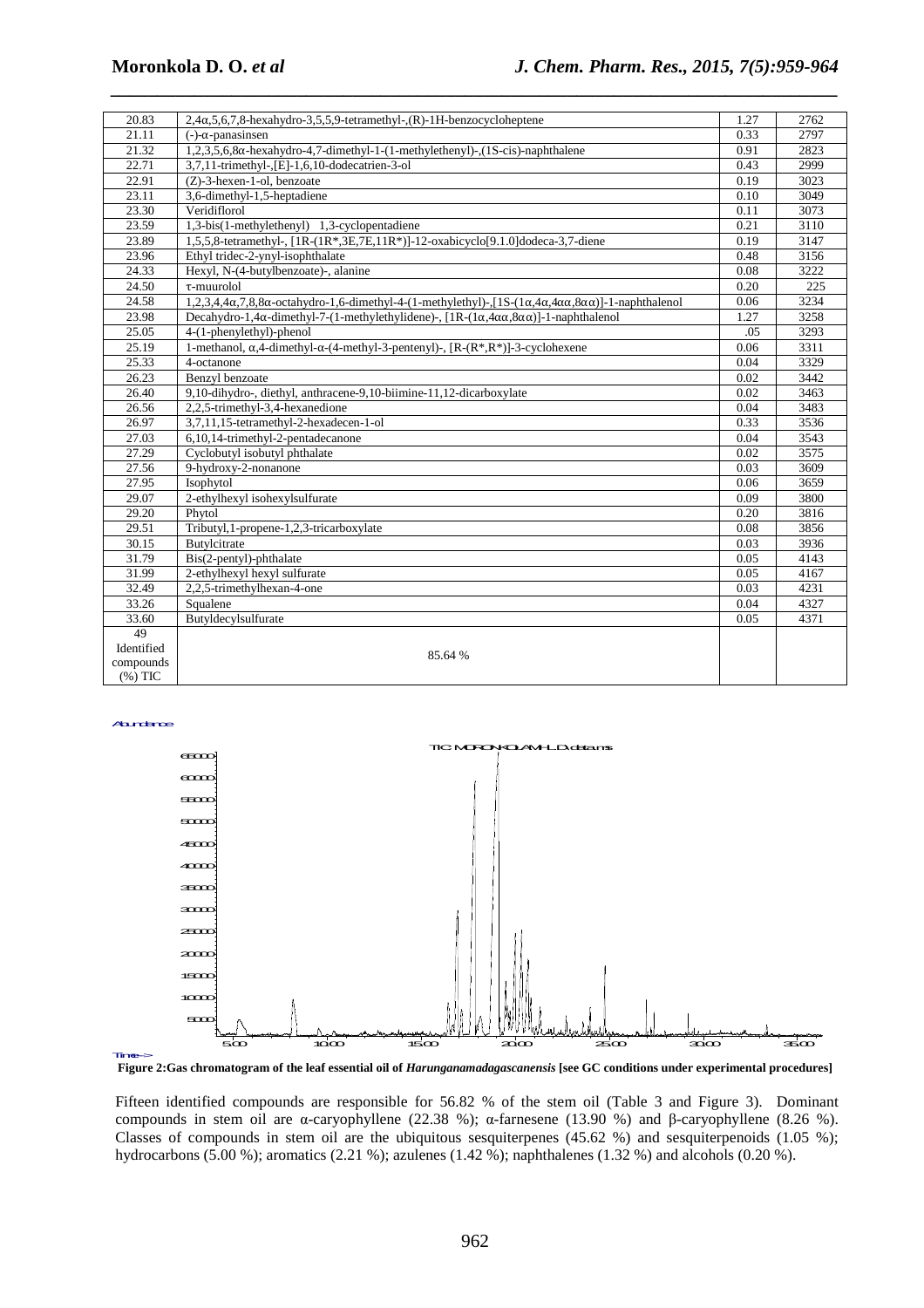| <b>Retention time</b><br>${\rm [mins]^a}$ | Compound <sup>b</sup>                                                                                                                                               | $\frac{0}{0}$<br><b>TIC</b> <sup>c</sup> | <b>Retention</b><br><b>Index</b> <sup>d</sup> |
|-------------------------------------------|---------------------------------------------------------------------------------------------------------------------------------------------------------------------|------------------------------------------|-----------------------------------------------|
| 16.40                                     | $\alpha$ -copaene                                                                                                                                                   | 1.08                                     | 2216                                          |
| 16.80                                     | 1-ethenyl-1-methyl-2,4-bis(1-methylethenyl)-, $[1S-(1\alpha,2\alpha,4\alpha)]$ -cyclohexane                                                                         | 1.73                                     | 2263                                          |
| 17.06                                     | $1\alpha,2,3,4,4\alpha,5,6,7\beta$ -octahydro-1,1,4,7-tetramethyl- $\left[1\alpha R-(1\alpha\alpha,4\alpha,4\alpha\alpha,7\beta\alpha)\right]$ -1H-cyclopropazulene | 1.42                                     | 2294                                          |
| 17.62                                     | β-caryophyllene                                                                                                                                                     | 8.26                                     | 2361                                          |
| 17.99                                     | Cis, trans-farnesyl acetate                                                                                                                                         | 0.<br>-6                                 | 2368                                          |
| 18.71                                     | $\alpha$ -caryophyllene                                                                                                                                             | 22.38                                    | 2495                                          |
| 19.42                                     | $2,4\alpha,5,6,7,8$ -hexahydro-3,5,5,9-tetramethyl-,(R)-1H-benzocycloheptene                                                                                        | 1.39                                     | 2585                                          |
| 19.54                                     | 1-(1,5-dimethyl-4-hexenyl)-4-methyl ben ene                                                                                                                         | 0.82                                     | 2600                                          |
| 20.09                                     | Decahydro-4 $\alpha$ -methyl-1-methylene-7-(1-methylethenyl)-, $[4\alpha R-(4\alpha\alpha,7\alpha,8\alpha\alpha)]$ -naphthalene                                     | 1.32                                     | 2658                                          |
| 20.54                                     | $\alpha$ -farnesene                                                                                                                                                 | 13.90                                    | 2726                                          |
| 20.68                                     | 5-(1,5-dimethyl-4-hexenyl)-2-methyl-, [S-(R*,S*)]-1,3-cyclohexadiene                                                                                                | 1.99                                     | 2743                                          |
| 23.57                                     | 1,3-bis(1-methylethenyl)-1,3-cyclopentadiene                                                                                                                        | 0.87                                     | 3107                                          |
| 24.71                                     | eridiflorol                                                                                                                                                         | 0.49                                     | 3251                                          |
| 26.97                                     | -tetradecanediol<br>1.1                                                                                                                                             | 0.20                                     | 3535                                          |
| 27.38                                     | $(R)-3,7$ -dimethyl-1,6-octadiene                                                                                                                                   | 0.41                                     | 3586                                          |
| 15 Identified                             |                                                                                                                                                                     |                                          |                                               |
| compounds $(\%)$                          | 56.82 %                                                                                                                                                             |                                          |                                               |
| <b>TLC</b>                                |                                                                                                                                                                     |                                          |                                               |

| Table 3: Chemical Composition of the Stem Essential oil of <i>Harungana madagascariensis</i> |
|----------------------------------------------------------------------------------------------|

#### Abundance



**Figure 3:Gas chromatogram of stem essential oil of** *Harunganamadagascanensis* **[see GC conditions under experimental procedures]**  Time-->

Our results indicate that *Harungana madagascariensis* essential oils are highly terpenoidal, dominated by sesquiterpenes. We suggest the sesquiterpenes are taken as its taxonomic compounds. This study is the first of its kind which revealed important compounds in the leaf and stem essential oils of it, which have not been reported earlier in literature. The identified volatile metabolites may be contributing to the vast uses of *Harungana madagascariensis* in ethno-medicine. It is notable the distinct absence of fatty acids in this two oils. Other essential oil plant parts will be studied in the near future.

#### **Acknowledgements**

We acknowledge assistance in isolation of the oils in University of Ibadan, Nigeria. DOM would like to thank TWAS-UNESCO Associateship for a 3 month research at NABSA, and University of Botswana for providing research space and facilities.

#### **REFERENCES**

[1] Queensland Government. *Harungana* is a declared Class 3 pest plant under Queensland legislation. Primary industries and fisheries. Weeds, pest animals and ants. **2010**. DEEDI Home.

[2] HM Burkill. The useful plants of west tropical Africa.*Harungana madagascariensis* Lam. ex Poir. [family GUTTIFERAE]. **1985**, vol. 2.Guttiferae.

[3] Royal Botanic Gardens, Kew. Useful plants of west tropical Africa. *Harungana madagascariensis* Lam. ex Poir. [family GUTTIFERAE]. **1990**.Guttiferae.